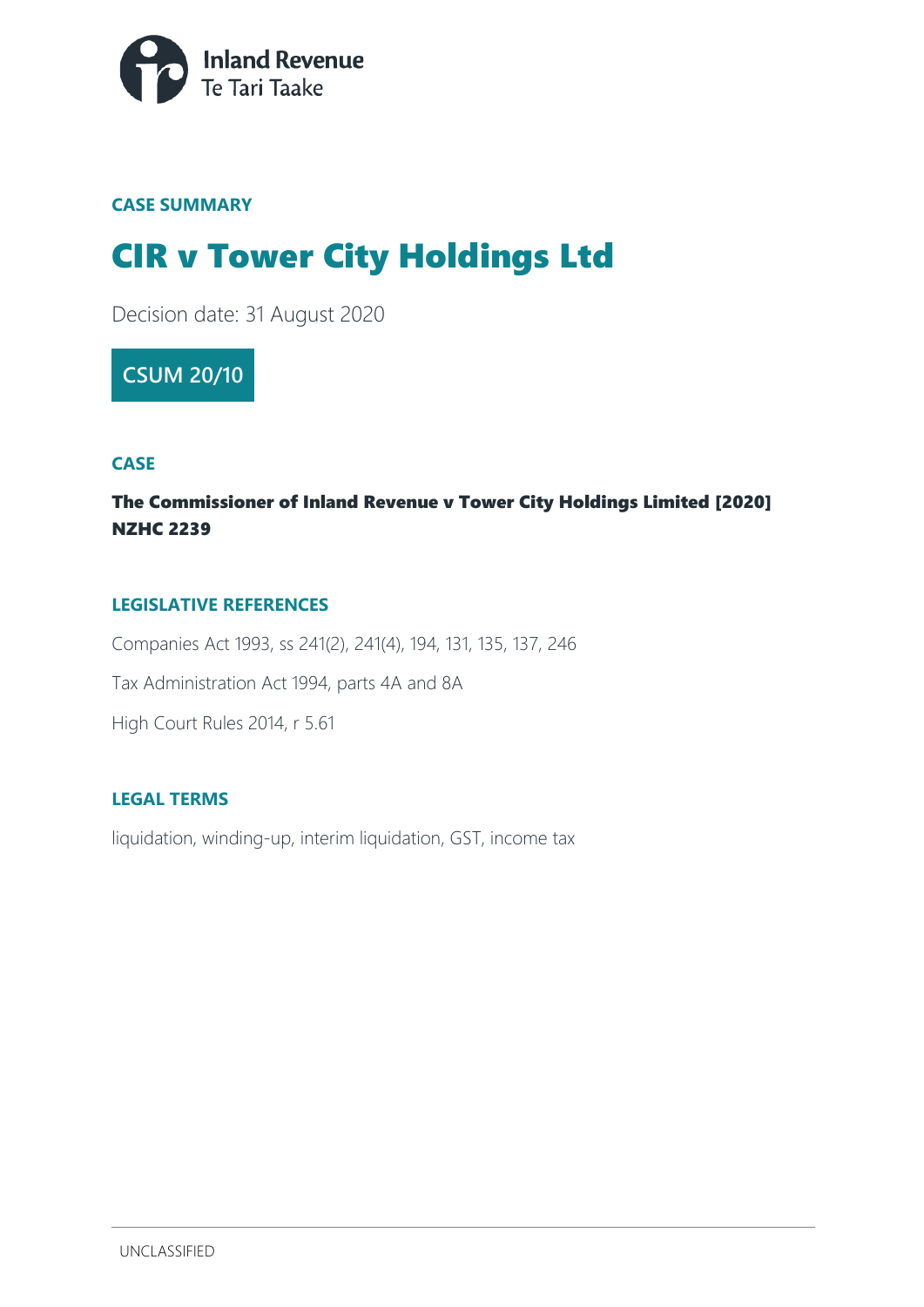

## **Summary**

The Commissioner applied for an order under s 241(4) of the Companies Act ("CA1993") placing the defendant company ("Tower") into liquidation on a number of grounds, including the company's inability to pay its debts, its failure to keep proper accounting records and breaches of various directors' duties. The defendant company unsuccessfully argued that the order should not be made.

## Impact

The result indicates that the Court will at least sometimes be willing to grant a liquidation order where some of the debt is subject to dispute, so long as the Commissioner can establish she has standing as a creditor and can make out one or more of the grounds for liquidation in s 241(4) of the CA 1993. What is still unclear is whether the Commissioner would have been (or will be in future cases) successful in establishing standing to bring the claim when all of the debt in question is the subject of dispute.

## Facts

### **Background – Tower's tax debt**

The Commissioner commenced an audit of Tower (a property development company) in 2015, and in May 2017 made default assessments in respect of income tax for the tax years ended 31 March 2014 to 31 March 2016. Only the assessment for the 2016 year resulted in a liability to pay tax. The assessed income tax of \$4,084,478.22 related to the sale of three properties in Auckland. The Commissioner also assessed Tower for an evasion shortfall penalty of \$3,063,358.70.

A default assessment was also made in May 2017 in respect of GST for the period ended 31 July 2016, resulting in GST to pay of \$273,913.04, relating to the sale of another Auckland property. An evasion shortfall penalty of \$205,434.78 was assessed for failing to declare the sale for GST purposes.

The total amount of the assessments came to \$7,627,184.74.

Tower issued NOPAs in respect of the assessments, and the Commissioner issued NORs. The dispute reached conference stage and then stalled during the process of organising a date for a facilitated conference.

In March 2019, Tower filed two income tax returns for the tax years ending 31 March 2017 and 31 March 2018. The 2017 return declared \$46,331 to pay, which was due to be paid by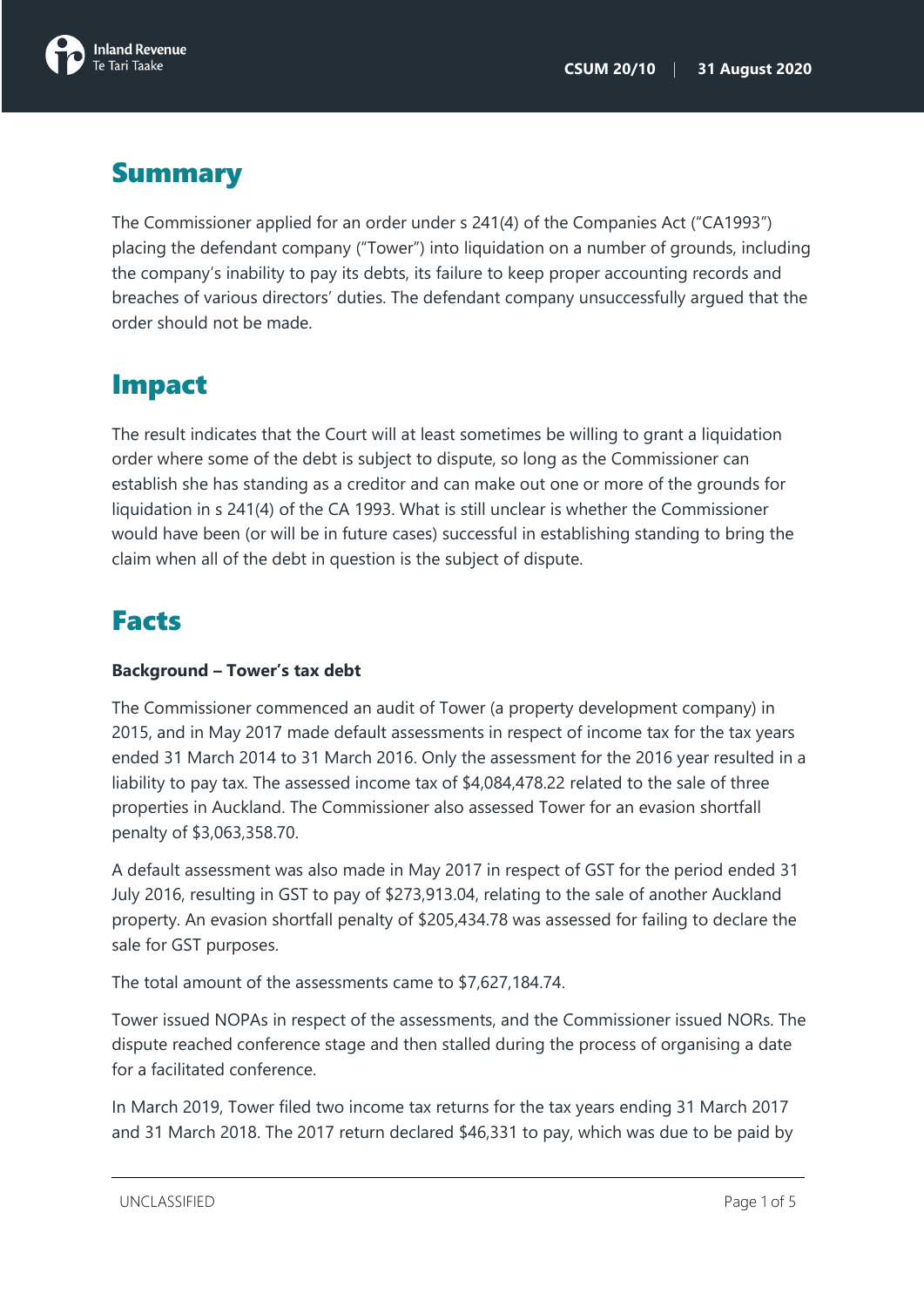

7 February 2018 but was not paid. Tower also filed GST returns in March 2019, covering five GST periods. One return, for the period ended 31 December 2017, assessed GST to pay of \$286,885.27, which was due to be paid by 28 February 2019, but was not paid.

After the audit began, Tower transferred a number of properties out of its ownership, without applying any of the proceeds to its tax debts. The Commissioner was particularly concerned about the nature of some of the property transactions, which did not appear to be arms-length commercial transactions between bona fide third parties, and with the dissipation of the proceeds to Tower's director and to two other individuals involved with the management and control of the company (both had at times also been directors). For this reason, the Commissioner made the application for the appointment of interim liquidators as well as the liquidation application.

#### **Liquidation application and the application for the appointment of interim liquidators**

The Commissioner filed an application to place Tower into liquidation in July 2019. At the same time, she filed a without application for an order under s 246 of the CA 1993 appointing interim liquidators to Tower, which was granted. (*Commissioner of Inland Revenue v Tower City Holdings Ltd* [2019] NZHC1577)

In granting the application for the appointment of interim liquidators, Associate Judge Andrews concluded that the Commissioner's application would in all probability succeed. The Court agreed with the Commissioner's submission that the dispute raised by Tower was not genuine, but rather a delaying tactic. There was also a portion of the tax that was selfassessed and not subject to any dispute. Further, there was no prejudice to Tower's ability to pursue its dispute, as the Commissioner's application expressly sought to preserve Tower's dispute and/or challenge rights under Parts 4A and 8A of the Tax Administration Act 1994 ("**TAA"**).

The grounds under s 241(4) of the CA 1993 upon which the Commissioner based her liquidation claim were:

Tower was unable to pay its debts, not only because it was insolvent, but because the wilful actions and conduct of those with control and management of Tower were preventing it from paying its debts (s 241(4)(a)); *Commissioner of Inland Revenue v Tower City Holdings* Limited [2020] NZHC 2239.

Tower had persistently or seriously failed to keep proper accounting records (s 241(4)(b));

Tower's directors had in a serious or persistent way failed to comply with duties relating to Tower under the CA 1993, specifically their duties under s 131, 135 and 137 (s 241(4)(bb)); and

It was just and equitable that Tower be placed into liquidation by the Court.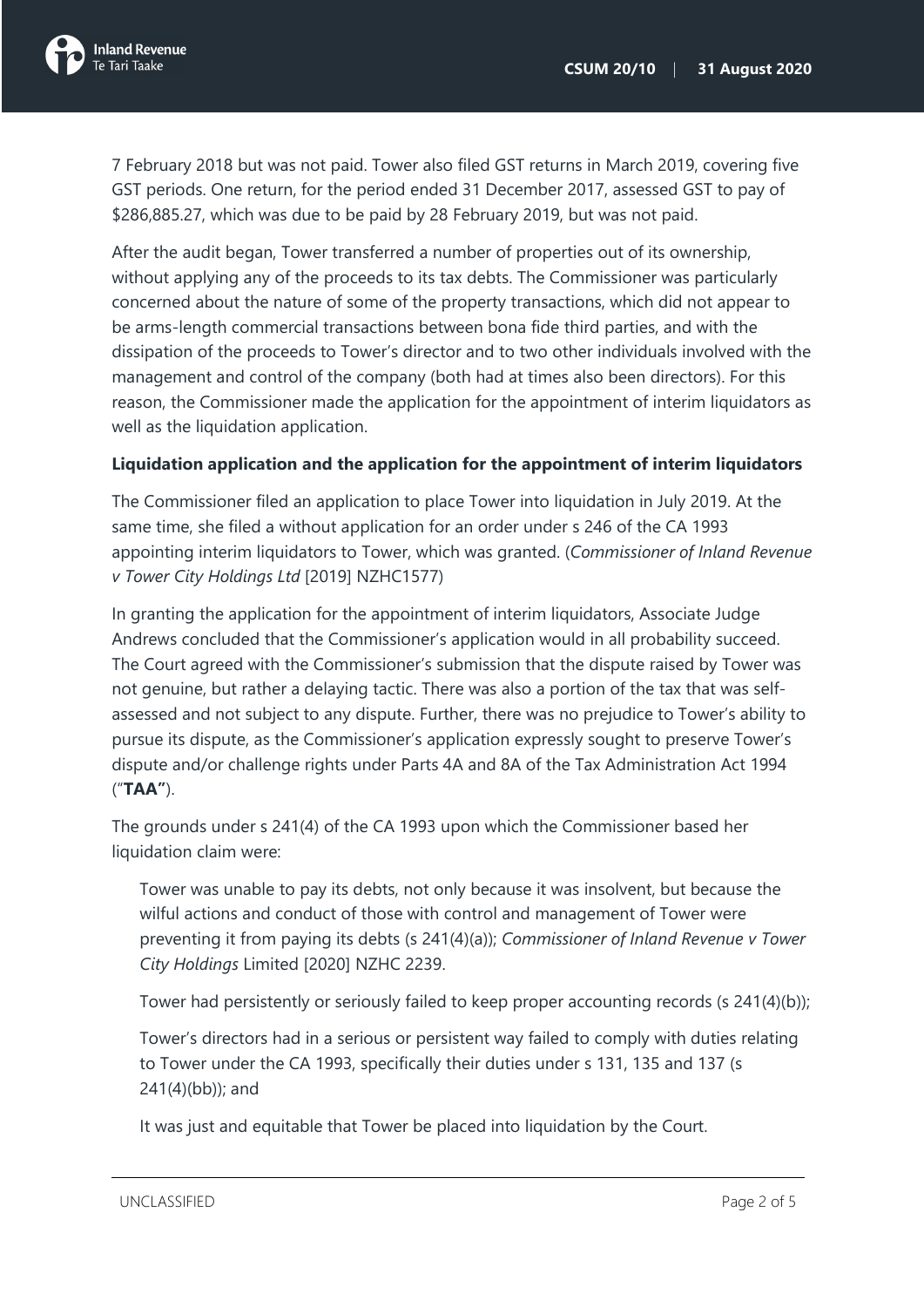

### Issues

Preliminary question – Did the Commissioner have standing to claim as a "creditor" of Tower?

Was the liquidation proceeding vexatious, and/or an abuse of process?

Had the Commissioner shown that Tower had persistently or seriously failed to comply with s 194 of the CA 1993 ?

Had the Commissioner shown that Tower was unable to pay its debts?

Did Tower have a genuine and substantial argument that there were GST set-offs which did or may exceed any amount owing to the Commissioner?

Had the Commissioner shown that Tower's directors had, in a persistent and/or serious way, failed to comply with duties relating to Tower under ss 131, 135, and/or 137 of the CA 1993?

Had the Commissioner shown that it would be just and equitable to put Tower into liquidation?

## Decision

### *Did the Commissioner have standing to claim as a "creditor" of Tower?*

The Court held that the Commissioner was a creditor of Tower, based on Tower's two selfassessed returns showing an indebtedness of \$333,216.27, and did not require leave (as a prospective or contingent creditor would have done) to bring the claim.

### *Was the liquidation proceeding vexatious, and/or an abuse of process?*

This became an issue because counsel for Tower submitted that the claim had been brought for vexatious or ulterior motives, namely:

- so that the Commissioner could avoid determining Tower's GST returns and/or making refunds to Tower;
- **to obtain information about third parties,**
- to deny Tower its rights to dispute and/or challenge the Commissioner's application under the TAA.

The Court found that there was no basis for any of the allegations of abuse of process.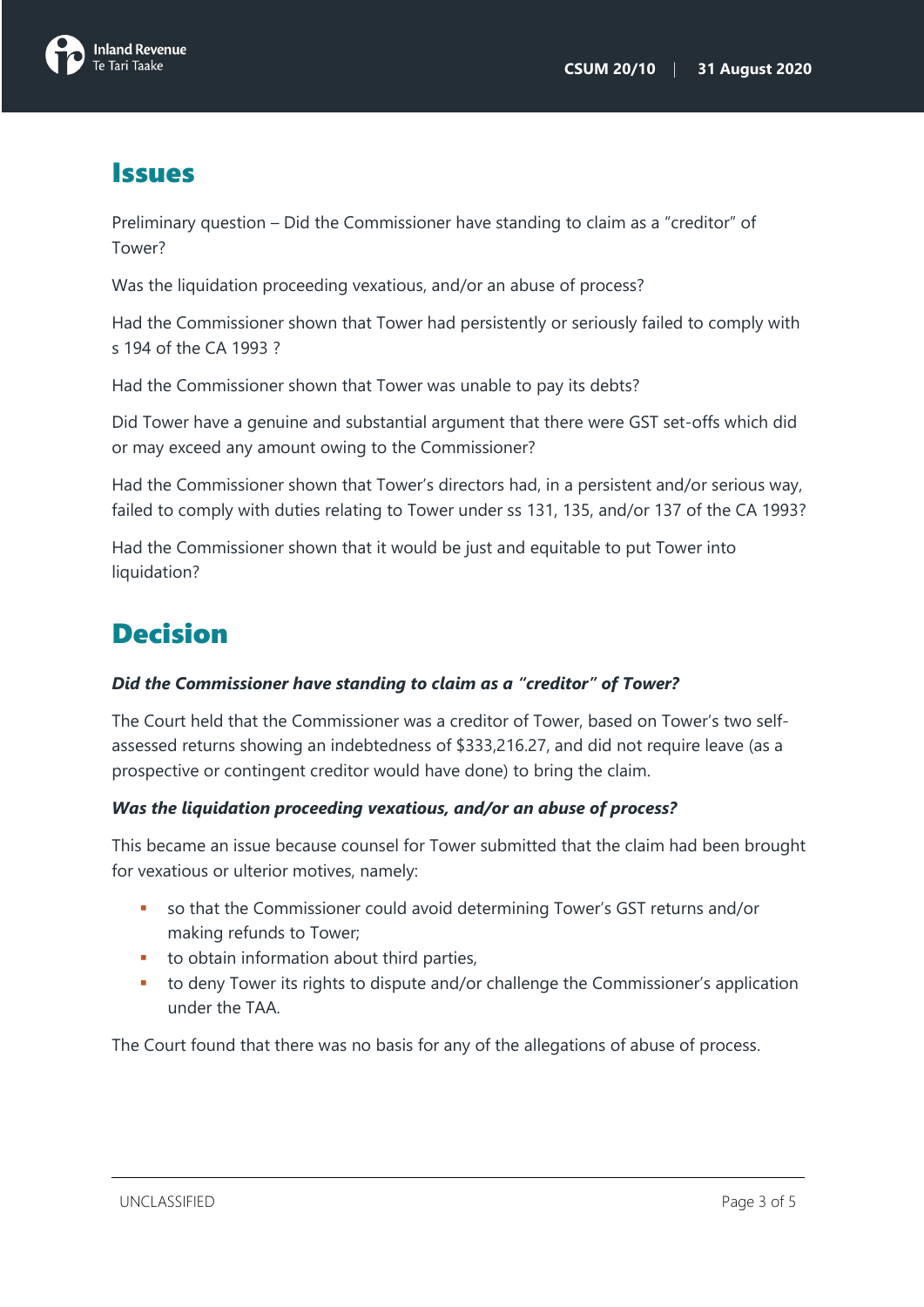

### *Had the Commissioner shown that Tower had persistently or seriously failed to comply with s 194 of the CA 1993?*

The Court found that there was "no doubt" that the Commissioner had shown that Tower had seriously and persistently failed to comply with its obligations under s 194 of the CA 1993 (being the obligation to keep proper accounting records).

The Court concluded that satisfying this ground was sufficient for the Commissioner to be entitled to a liquidation order, and that there was no sound basis on which it should exercise its discretion against making an order. The liquidation order was therefore made on the basis of this ground having been established.

### *Had the Commissioner shown that Tower was unable to pay its debts?*

Having determined that a liquidation order would be granted on the previous issue, the Court considered that there was strictly no need to address this issue, but recorded that, if necessary, it would have found for the Commissioner on this issue.

### *Did Tower have a genuine and substantial argument that there were GST set-offs which did or may exceed any amount owing to the Commissioner?*

Again, an answer was not strictly required, but had an answer been necessary, the Court's answer would have been "no". It was not disputed that Tower owed the self-assessed amounts of tax, and r 5.61 of the High Court Rules 2016 precludes any set-off against that debt.

### *Had the Commissioner shown that Tower's directors had, in a persistent and/or serious way, failed to comply with duties relating to Tower under ss 131, 135, and/or 137 of the CA 1993?*

Again, no answer was required, and with respect to this issue the Court considered it "neither necessary nor appropriate to embark on an analysis of the performance of the directors, in a number of complex transactions, in order to make findings on whether they discharged their respective duties under ss 131, 135, and 137 of the Act (and to the extent that they did not, whether their defaults can be characterised as "persistent" or "serious", so as to justify the making of a liquidation order)."

### *Had the Commissioner shown that it would be just and equitable to put Tower into liquidation?*

Again, the Court considered there was no need to address this issue, as the need for a liquidation was clear on the issue of serious and persistent breach of s 194 of the Act, and "nothing useful would be added by making findings on the question of whether the circumstances are also caught by the broad "just and equitable" jurisdiction in s 241(4)(d) of the Act"